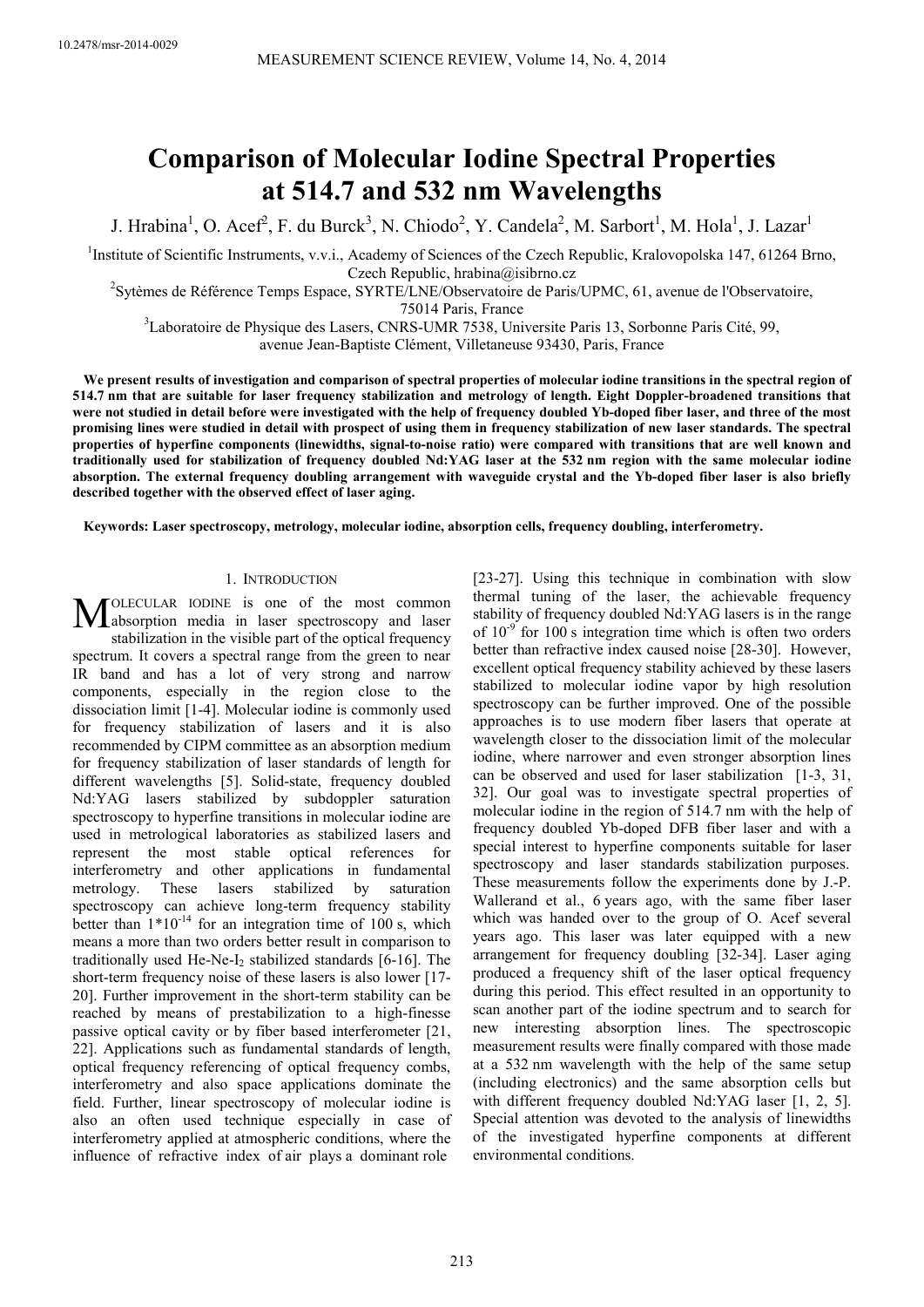## 2. EXPERIMENTAL SETUP

### *A. Laser head and Frequency doubling system.*

The measurement at 514.7 nm wavelenght was performed with the help of frequency doubled Yb-doped DFB laser head with an external waveguide doubling crystal system. The laser itself delivers 12 mW near 1029 nm amplified up to 500 mW with a linewidth below 10 kHz level. The frequency tuning of the laser can be done through temperature control of the Bragg grating (BG) or by tuning of the ceramic piezoelectric actuator (PZT) which stresses the BG. The tuning range of the laser at IR is about 0.7 nm.

The second harmonic generation (SHG) is done by a MgO:PPLN waveguide crystal for CW doubling at 1029 nm wavelegnth in single pass configuration. The crystal was produced by the ion-exchange technique  $2 \mu m$  below the surface of the crystal and was designed to SHG with a quasi-phase matching (QPM) temperature around 50°C. The input and output facets of the waveguide were AR coated at both 1030 nm and 515 nm. The numerical aperture (N.A.) of the waveguide was 0.16. We obtained an optical conversion efficiency of 17 % with the possibility to achieve a power of 33 mW of green from 197 mW of incident IR power, with a power coupling in the waveguide of 45 % [34, 35].

#### *B. Molecular iodine absorption cells.*

The experimental setup (described in the next section) uses two molecular iodine absorption cells prepared at the Institute of Scientific Instruments (ISI). These cells are made out of fused silica; they are both 500 mm long with optical windows of 32 mm in diameter (25 mm of useful

aperture). The windows are equipped with AR coatings for 500-540 nm wavelength region and both absorption cells have a cold finger in the central part for control of the iodine vapor pressure. Thanks to the long history of absorption cell preparation technology at the ISI, we had measured the molecular iodine purity in these cells by the method of induced fluorescence and we had also measured the absolute frequency shifts several years ago [13, 16, 36]. Both cells show excellent molecular iodine purity and absolute frequency shifts of iodine stabilized Nd:YAG laser below the 1 kHz level. These results should ensure good preconditions for a hyperfine component linewidth measurement.

#### *C. Experimental setup schematic.*

The experiment was based on commonly used saturated absorption spectroscopy in molecular iodine and detection of the third derivative [37]. It can be divided into two parts. The first part is used for the laser frequency stabilization and the second part for the molecular iodine spectra scanning and recording. Schematic of the experimental setup is in Fig.1.

The first part of the arrangement with the Cell1 uses the third harmonic inline spectroscopy detection technique for the frequency stabilization of the laser to a selected molecular iodine hyperfine component [7, 10-12, 15]. This laser is equipped with a PZT for the tuning of the cavity length, which is used for modulation of its optical frequency. Sensitivity of the PZT tuning was 12.53 MHz/V (DFB laser) and 2.1 MHz/V (Nd:YAG laser), respectively.



Fig.1. Experimental setup for the molecular iodine spectra measurement. Laser – Yb-doped frequency doubled DFB laser  $(\lambda = 514 \text{ nm})$  or frequency doubled Nd:YAG laser (λ=532 nm), M1-M3 - full reflective dielectric mirrors, M4 – full reflective concave mirror (f=410 mm), PBS1-PBS3 – polarizing beam splitters, D1-D3 – photodetectors, F.I. – Faraday Isolator, L1-L2, Telescope – collimating optics, Cell1 – iodine absorption cell for the laser stabilization, Cell2 – iodine absorption cell for iodine spectra observation/scanning, AOM – acoustooptic modulator/ frequency shifter, RF Gen – signal generator, RF Amp – radio frequency amplifier.

The output beam from the laser is divided into two by polarizing beam splitter PBS1, first half of the optical power is used for saturation spectroscopy in molecular iodine in Cell1 and the signal for stabilization is detected by photodetector D1. Second part of the optical power from the laser beam comes out from PBS1 to Faraday Isolator F.I. before being collimated into the telescope to pass the AOM

modulator/frequency shifter. The AOM is fed by a RF synthesizer followed by an amplifier to allow the precise control of the frequency shift of the optical frequency of the laser beam. The first-order diffracted beam passes through a  $\lambda$ /4 waveplate and is reflected back by the concave mirror M4 to PBS2 to achieve a double pass through the AOM resulting in a double frequency shift. A small portion of the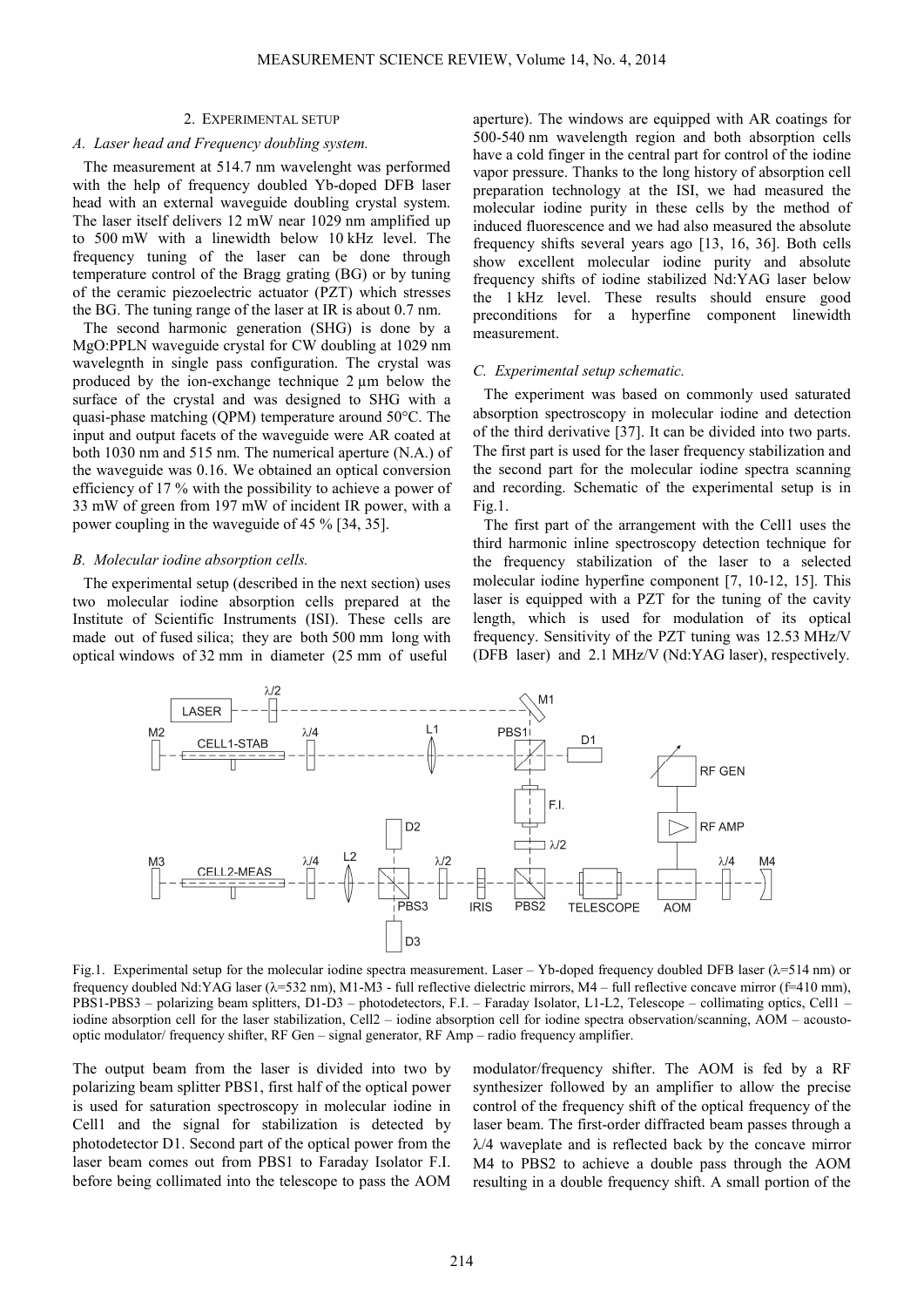frequency shifted beam is used to monitor the laser power and AOM diffraction efficiency (D2). The rest is used to investigate the iodine profiles in Cell2 by saturation spectroscopy (D3). Scanning of the iodine spectra is done by frequency control of the AOM with the help of the PC controlled RF generator. Scanning of the hyperfine spectra of each Doppler broadened line is performed when the laser is locked to a selected iodine hyperfine transition with the help of the stabilization part of the experimental setup (Cell1) and recording of the iodine spectrum is done in the measuring cell (Cell2) over the whole tuning range of the AOM. The selection of this "stabilization transition" follows the need for scanning the part of the spectrum together with the available frequency shift of the AOM. Scanning over other hyperfine components needs relocking of the laser to another reference component. Measurement can be then repeated. A spectral recording over a larger spectral range is assembled from several frequency windows. We used two different freespace AOM frequency shifters, the first one with a tuning range of  $200 \pm 50$  MHz and the second one with a tuning range of  $110 \pm 25$  MHz. We were able to scan and record all observed lines and their hyperfine components with these two AOM shifters using +1 and -1 AOM diffraction orders (corresponding in double pass configuration to frequency shifts of  $400 \pm 100$  MHz and  $220 \pm 50$  MHz, respectively).

#### 3. HYPERFINE COMPONENTS SPECTRA

At first the Doppler broadened molecular iodine spectrum at 514.7 nm wavelength was recorded over the temperature tuning range of the thermal shielded fiber laser. It was found that the laser aging effect had been probably caused by a slow, long-term creep of the dimensions of the laser/FBG which introduced a noticeable frequency shift of the output radiation at the level of  $\sim 0.17$  nm/6 years ( $\sim 28$  pm/1 year). Thus, we were not able to reach the same absorption lines that were recorded 6 years ago with the same laser at the group of J.-P. Wallerand [32]. On the other hand this effect gave us a chance to investigate a new part of the iodine spectra and to find new perspective hyperfine components for laser frequency stabilization. We scanned 8 strong Doppler-broadened transitions within the available tuning range of the laser and we chose the three most promising ones – P46(44-0), P64(45-0) and R66(45-0) that seemed to have the best symmetrical profiles compared to the others within our frequency range. The spectral profiles of the hyperfine components from these lines were scanned. The most promising hyperfine component of each Doppler broadened line was studied in detail under different operating conditions to have an opportunity of comparison with molecular iodine spectral properties around the commonly used 532 nm wavelength.

The selection of the promising components was done with respect to their profile – its symmetry and linewidth. The *a<sup>10</sup>* hyperfine component of the P46(44-0) absorption line was studied with a special care under different experimental conditions. This hyperfine component seems to perform the most promising shape and linewidth. An absence of other components in its neighborhood and its position at the center

of the Doppler broadened profile seems to be the best and optimum choice for further metrological and laser frequency stabilization purposes. Influence of absorption media pressure, modulation width level and saturation intensity were investigated simultaneously together with the hyperfine component profile. We used a laser beam, diameter 1.5 mm, in both cases (514.7 and 532 nm wavelengths). The resulting measured linewidths under different experimental conditions were summarized in Table 1., Table 2. and Table 3., Fig.2., Fig.3. and Fig.4. together with the measurement of the well-known *a<sup>10</sup>* component of the R56(32-0) absorption transition at 532 nm wavelength [5, 15, 16]. A sample record of one hyperfine component shows the signal-to-noise ratio achieved at 514.7 nm wavelength (Fig.5.). The errorbars in Fig.2.-Fig.4. express an overall estimated uncertainty (~15 kHz) caused mainly by the limited accuracy of the PZTs sensitivity calibration measurement (accuracy of modulation width evaluation) and AOM scanning resolution of the hyperfine spectra (10 kHz steps). The measurements were intended to be comparative, so a great care was taken to assure the same levels of all conditions and parameters (including using of the same optical setup/control and acquisition electronics). Identical levels of the intensity and diameter of the saturating beam at both wavelengths was achieved by using the same optical collimating optics and beam parameter measurement tools together with precise control of the beam power at the same time.

Table 1. Measurement of peak-to-peak widths (3f) of hyperfine components  $a_{10}$  P46(44-0) at 514.7 nm and  $a_{10}$  R56(32-0) at 532 nm wavelength - dependency on the modulation width  $(I<sub>sat</sub>=2.3 \text{ mW/cm}^2, T=-19.5^{\circ}\text{C (p=0.49 Pa)}).$ 

|                        | $\lambda = 514.7$ nm | $\lambda$ =532 nm  |
|------------------------|----------------------|--------------------|
|                        | $a_{10}$ P46(44-0)   | $a_{10}$ R56(32-0) |
| $\Delta f_{mod}$ [MHz] | $\Delta v$ [kHz]     | $\Delta v$ [kHz]   |
| 1.2                    | 600                  | 610                |
| 1.0                    | 530                  | 500                |
| 0.8                    | 410                  | 440                |
| 0.6                    | 290                  | 370                |
| 04                     | 280                  | 330                |



Fig.2. Measurement of peak-to-peak widths (3f) of hyperfine components  $a_{10}$  P46(44-0) at 514.7 nm and  $a_{10}$  R56(32-0) at 532 nm wavelength - dependency on the modulation width  $(I<sub>sat</sub>=2.3 \text{ mW/cm}^2, T=-19.5^{\circ}\text{C (p=0.49 Pa)}).$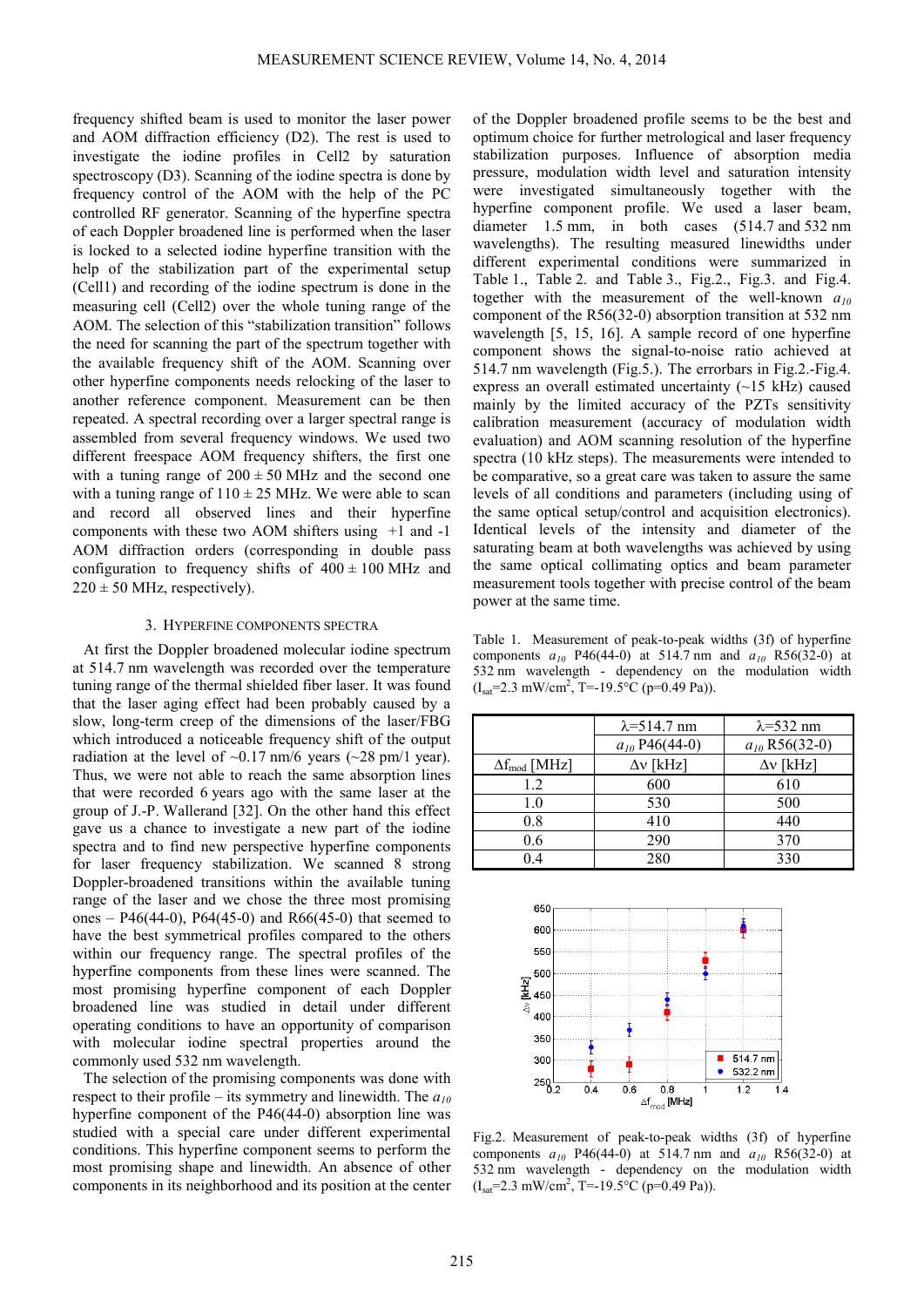The results of linewidth measurements of other promising hyperfine components of the P46(44-0), P64(45-0) and R66(45-0) lines at the limiting conditions are summarized in Table 4. It should be noted that the variation of linewidth between hyperfine components of the same rovibronic transition is due to predissociative effects. The natural width of hyperfine components is determined by the lifetime of hyperfine sublevels in the excited  ${}^{3} \Pi_{0^+u}$  ${}^3\Pi_{\alpha^+}$  state which results, in addition to the radiative decay rate, in a predissociative decay rate due to the coupling with the  ${}^{1}\Pi_{1u}$  dissociative state. In the absence of any magnetic field, this predissociative width is the sum of three terms corresponding to the gyroscopic predissociation, the hyperfine predissociation and the interference effect between both mechanisms [38-40]. As a result, the natural width of hyperfine components belonging to the same rovibronic transition can be significantly different from one component to another. This effect is particularly pronounced for low values of *J* for which the predissociative term is predominant [41].

Table 2. Measurement of peak-to-peak widths (3f) of hyperfine components  $a_{10}$  P46(44-0) at 514.7 nm and  $a_{10}$  R56(32-0) at 532 nm wavelength - dependency on the saturation intensity  $(\Delta f_{mod}=0.4 \text{ MHz}, T=-19.5^{\circ}\text{C (p=0.49 Pa)}).$ 

|            |                                                          | $\lambda = 514.7$ nm | $\lambda$ =532 nm  |
|------------|----------------------------------------------------------|----------------------|--------------------|
|            |                                                          | $a_{10}$ P46(44-0)   | $a_{10}$ R56(32-0) |
| $P[\mu W]$ | $I_{\text{sat}}$<br>$\lceil$ mW/cm <sup>2</sup> $\rceil$ | $\Delta v$ [kHz]     | $\Delta v$ [kHz]   |
| 40         | 2.3                                                      | 280                  | 330                |
| 61         | 3.4                                                      | 280                  | 330                |
| 81         | 4.6                                                      | 290                  | 340                |
| 107        | 6.1                                                      | 300                  | 340                |
| 150        | 8.5                                                      | 300                  | 370                |
| 250        | 14                                                       | 315                  | 380                |
| 400        | 23                                                       | 320                  | 380                |



Fig.3. Measurement of peak-to-peak widths (3f) of hyperfine components  $a_{10}$  P46(44-0) at 514.7 nm and  $a_{10}$  R56(32-0) at 532 nm wavelength - dependency on the saturation intensity  $(\Delta f_{mod}=0.4 \text{ MHz}, T=-19.5^{\circ}\text{C (p=0.49 Pa)}).$ 

Table 3. Measurement of peak-to-peak widths (3f) of hyperfine components  $a_{10}$  P46(44-0) at 514.7 nm and  $a_{10}$  R56(32-0) at 532 nm wavelength - dependency on the iodine pressure  $(I<sub>sat</sub>=2.3 mW/cm<sup>2</sup>,  $\Delta f_{mod}=0.4$  MHz).$ 

|                |        | $\lambda = 514.7$ nm | $\lambda$ =532 nm  |
|----------------|--------|----------------------|--------------------|
|                |        | $a_{10}$ P46(44-0)   | $a_{10}$ R56(32-0) |
| $T[^{\circ}C]$ | p [Pa] | $\Delta v$ [kHz]     | $\Delta v$ [kHz]   |
| $-19.5$        | 0.49   | 280                  | 330                |
| $-15.0$        | 0.83   | 310                  | 350                |
| $-10.0$        | 1.45   | 330                  | 370                |
| $-5.0$         | 2.48   | 370                  | 380                |



Fig.4. Measurement of peak-to-peak widths (3f) of hyperfine components  $a_{10}$  P46(44-0) at 514.7 nm and  $a_{10}$  R56(32-0) at 532 nm wavelength - dependency on the iodine pressure  $(I<sub>sat</sub>=2.3 mW/cm<sup>2</sup>,  $\Delta f_{mod}=0.4$  MHz).$ 



Fig.5. An example of achievable signal-to-noise ratio of 3f signal of hyperfine component  $a_{10}$  P46(44-0) at 514.7 nm (p=0.83 Pa,  $I_{\text{sat}} = 8.5 \text{ mW/cm}^2$ ,  $\Delta f_{\text{mod}} = 0.4 \text{ MHz}$ ).

Table 4. Measurement of the peak-to-peak widths (3f) of other promising hyperfine components of the P46(44-0), P64(45-0) and R66(45-0) absorption lines  $(I<sub>sat</sub>=2.3 \text{ mW/cm}^2$ ,  $\Delta f_{\text{mod}}=0.4 \text{ MHz}$ , T=-19.5 $\degree$ C (p=0.49 Pa)).

| Line        | Component | $\Delta v$ [kHz] |
|-------------|-----------|------------------|
| $P46(44-0)$ | a10       | 280              |
| $P46(44-0)$ | a6        | 310              |
| $P64(45-0)$ | a10       | 290              |
| $P64(45-0)$ | a15       | 300              |
| $R66(45-0)$ | a10       | 330              |
| $R66(45-0)$ | a15       | 350              |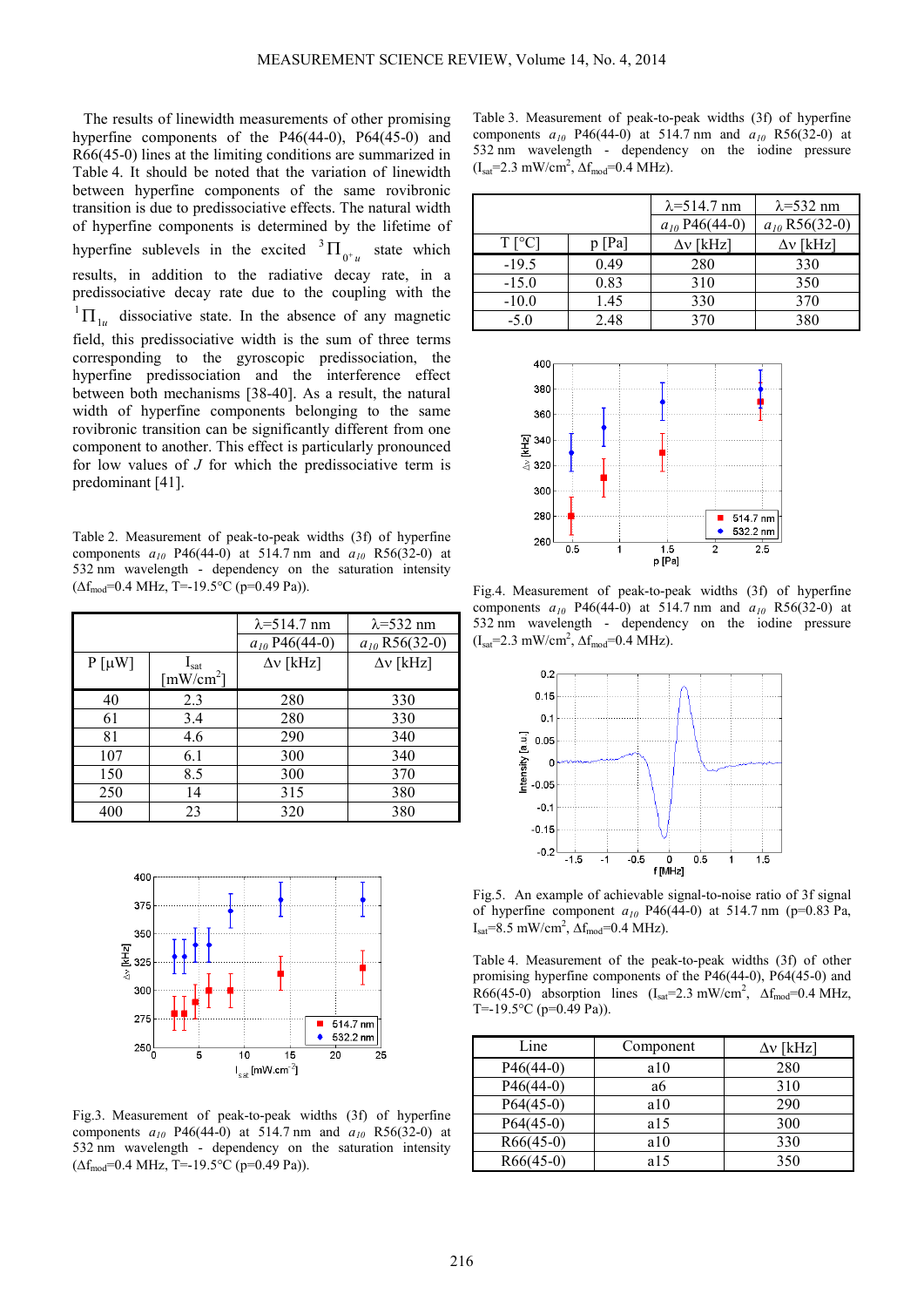#### 4. DISCUSSION / CONCLUSIONS

We tried to use exactly the same conditions during the measurement at 514.7 and 532 nm wavelengths, respectively. The key result of this set of measurements is that the measured linewidths in 514.7 nm region are slightly narrower compared to the commonly used 532 nm wavelength. The narrowest linewidth (peak-to-peak width of third derivative) was measured for the *a10* component of P46(44-0) line. The linewidth was 280 kHz (modulation width  $\Delta f_{\text{mod}}$ =400 kHz, absorption medium pressure  $p=0.49$  Pa  $(T=-19.5°C)$  and saturation intensity level  $I_{\text{sat}}$ =2.3 mW/cm<sup>2</sup>). The results of the measured linewidths of components from other neighboring lines were similar, close to the 300 kHz level. This confirms our expectation and means that this spectral region is of first interest for laser stabilization based on saturated absorption spectroscopy of molecular iodine with the opportunity to achieve better frequency stability. The very narrow transitions reflect also the excellent purity of the absorption media in the used iodine cells. In addition, the scanning technique used in this work has the potential to be a new method for detecting molecular iodine purity detection beside induced fluorescence and comparisons of frequency stabilized lasers on iodine. From Table 1., Table 2. and Table 3. above, it is evident that the main influence to the linewidth of the hyperfine profile has the level of modulation width of the modulation signal – its contribution to overall linewidth dominates above the 0.6 MHz levels. Intensity saturation starts to play a role at the level of about  $7 \text{ mW/cm}^2$ .

### ACKNOWLEDGEMENT

The authors wish to express thanks for support to the grant projects from the Grant Agency of CR, project GPP102/11/P820, Academy of Sciences of CR, project: RVO:68081731, Ministry of Education, Youth and Sports of CR, projects: LO1212, CZ.1.05/2.1.00/01.0017, European Social Fund and National Budget of the Czech Republic, project: CZ.1.07/2.4.00/31.0016, the EMRP project IND58 6DoF and Technology Agency of CR, projects: TA02010711, TA0101995, TE01020233. The support of GRAM (CNRS-INSU) and of DGA/ANR (N°11 ASTR 001- 01) is gratefully acknowledged by the French team.

### **REFERENCES**

- [1] Mironov, A.V., Privalov, V.E., Savelev, S.K. (1997). Complete calculated atlas of the absorption spectrum of iodine-127 (B-X system of bands) and complex of programs for the tabulation of iodine lines. *Optics and Spectroscopy*, 82 (3), 332-333.
- [2] Salami, H., Ross, A.J. (2005). A molecular iodine atlas in ascii format. *Journal of Molecular Spectroscopy*, 233 (1), 157-159.
- [3] Simmons, J.D., Hougen, J.T. (1977). Atlas of I2 spectrum from 19 000 to 18 000 Cm-1. *Journal of Research of the National Bureau of Standards, Section A : Physics and Chemistry*, 81 (1), 25-80.
- [4] Cheng, W.Y., Chen, L.S., Yoon, T.H., Hall, J.L., Ye, J. (2002). Sub-Doppler molecular-iodine transitions near the dissociation limit (523-498 nm). *Optics Letters*, 27 (8), 571-573.
- [5] Quinn, T.J. (2003). Practical realization of the definition of the metre, including recommended radiations of other optical frequency standards (2001). *Metrologia*, 40 (2), 103-133.
- [6] Balhorn, R., Lebowsky, F., Kunzmann, H. (1972). Frequency stabilization of internal-mirror helium-neon lasers. *Applied Optics*, 11 (4), 742-744.
- [7] Nevsky, A.Y., Holzwarth, R., Reichert, et al. (2001). Frequency comparison and absolute frequency measurement of I-2-stabilized lasers at 532 nm. *Optics Communications*, 192 (3-6), 263-272.
- [8] Petru, F., Popela, B., Vesela, Z. (1993). Design and performance of compact iodine stabilized He-Ne lasers at lambda=633 nm with a short optical-resonator. *Measurement Science & Technology*, 4 (4), 506-512.
- [9] Sevcik, R., Guttenova, J. (2007). Primary length standard adjustment. In *15th Czech-Polish-Slovak Conference on Wave and Quantum Aspects of Contemporary Optics*, Proc. SPIE 6609.
- [10] Galzerano, G., Bava, E., Bisi, M., Bertinetto, F., Svelto, C. (1999). Frequency stabilization of frequency-doubled Nd : YAG lasers at 532 nm by frequency modulation spectroscopy technique. *IEEE Transactions on Instrumentation and Measurement*, 48 (2), 540-543.
- [11] Nyholm, K., Merimaa, M., Ahola, T., Lassila, A. (2003). Frequency stabilization of a diode-pumped Nd:Yag laser at 532 nm to iodine by using thirdharmonic technique. *IEEE Transactions on Instrumentation and Measurement*, 52 (2), 284-287.
- [12] Bartl, J., Guttenova, J., Jacko, V., Sevcik, R. (2007). Circuits for optical frequency stabilization of metrological lasers. In *Measurement 2007 : 6th International Conference on Measurement.* Bratislava : Institute of Measurement Science SAS, 131-134.
- [13] Hrabina, J., Petru, F., Jedlicka, P., Cip, O., Lazar, J. (2007). Purity of iodine cells and optical frequency shift of iodine-stabilized He-Ne lasers. *Optoelectronics and Advanced Materials-Rapid Communications*, 1 (5), 202-206.
- [14] Ciddor, P.E., Duffy, R.M. (1983). Two-mode frequency-stabilized He-Ne (633 nm) lasers : Studies of short- and long-term stability. *Journal of Physics E : Scientific Instruments*, 16 (12), 1223-1227.
- [15] Rovera, G.D., Ducos, F., Zondy, J.J., Acef, O., Wallerand, J.P., Knight, J.C., Russell, P.S. (2002). Absolute frequency measurement of an I-2 stabilized Nd : YAG optical frequency standard. *Measurement Science & Technology*, 13 (6), 918-922.
- [16] Lazar, J., Hrabina, J., Jedlicka, P., Cip, O. (2009). Absolute frequency shifts of iodine cells for laser stabilization. *Metrologia*, 46 (5), 450-456.
- [17] Hrabina, J., Lazar, J., Hola, M., Cip, O. (2013). Frequency noise properties of lasers for interferometry in nanometrology. *Sensors*, 13 (2), 2206-2219.